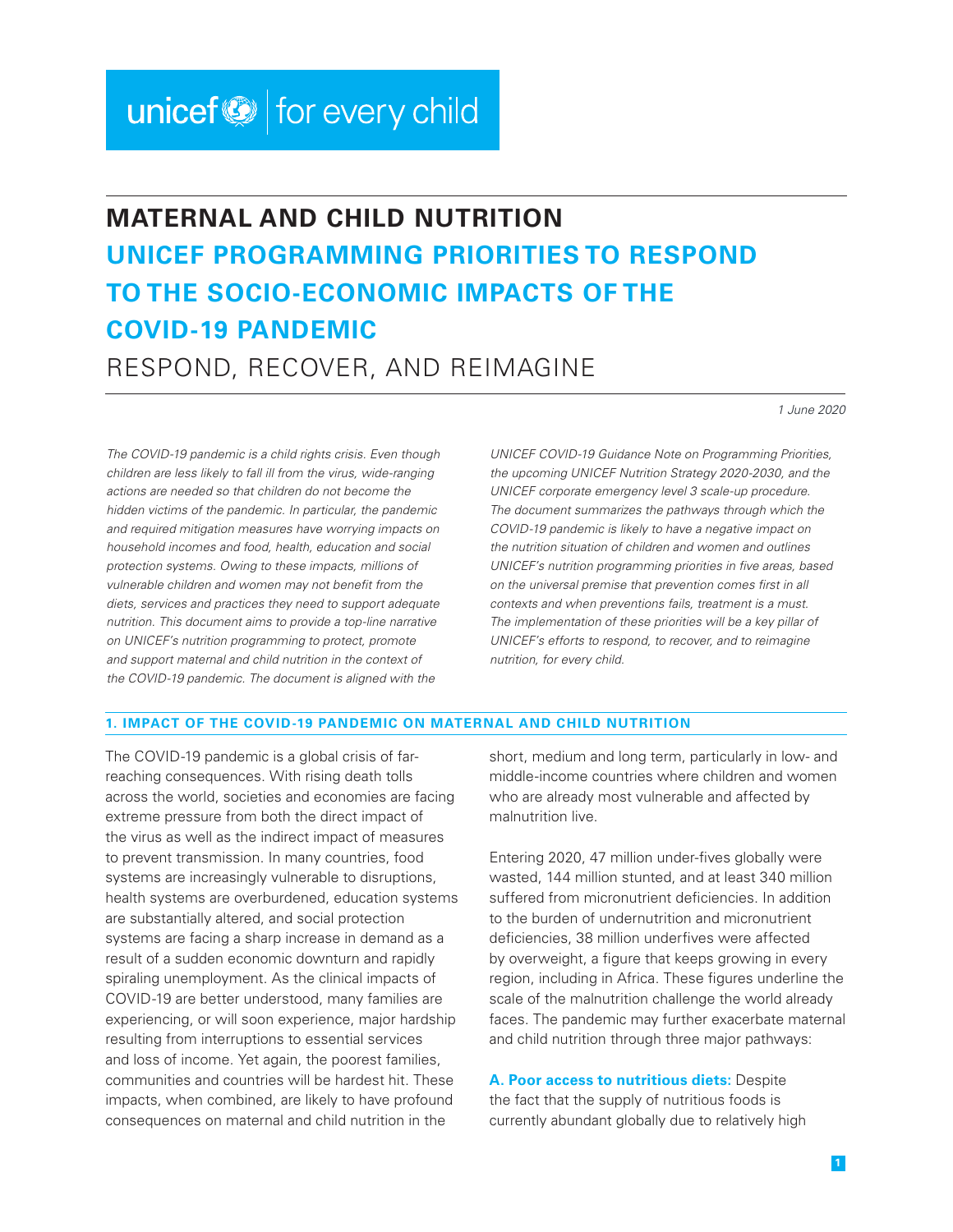stocks and good harvests, the world faces a major challenge in terms of securing access to this food for all children and mothers in the right quantity, frequency, and diversity. As pandemic measures to prevent transmission are implemented, there is concern that nutritious food will not be available to vulnerable groups in places that they can access and at prices they can afford. Economic purchasing power for nutritious foods may collapse due to loss of employment or income. As a result, many caregivers and families will resort to coping strategies whereby nutrient-rich foods that tend to be more expensive will be replaced by less expensive foods of poorer nutrition quality. This shock will be dampened where social protection is more extensive and coverage broad, but in many contexts adequate social protection and support is lacking. Where social protection benefits and financial assistance are insufficient or foods provided are not of appropriate nutritional quality, diets will suffer. At the same time, restrictions on the movement of people and goods, as well as limits on certain forms of food retail, have the potential to interrupt physical access to nutritious foods. Other containment measures such a school closures – with 1.5 billion children out of school – may result in children missing out on critical nutritious meals. Combined, these dynamics may undermine access to nutritious foods and in some settings may perversely encourage consumption of fast food and processed, long shelf-life foods high in saturated fats, sugar and/or salt.

#### **B. Poor access to essential nutrition services:**

Many health systems that were already struggling prior to the pandemic are likely to become even more strained. These systems face service disruptions because of containment measures or inadequate access to personal protective equipment, and as they focus efforts on expanding their capacity to respond to COVID-19, such as by freeing up hospital beds, securing medical supplies and equipment, and deploying trained workers to the immediate emergency response. As human, financial, and logistical resources are diverted to the COVID-19 response and funding for health systems decreases with impending recessions, essential nutrition services for children and women risk being disrupted or suspended. In addition, physical distancing measures and restrictions on mobility adopted in

response to the pandemic may impact on the health system's ability to deliver services, disrupt the manufacture and transportation of key commodities, and negatively influence care-seeking behaviours and access to care. To illustrate, antenatal care, infant feeding counseling, and the early detection and management of wasting may be partially or fully disrupted by changes to care delivery models: inequities in access may also arise as a result of the alternative delivery channels proposed, such as online or telephone consultations. Population-based events such as vitamin A supplementation and deworming are likely to be suspended as movement of people within and/or between communities is restricted to reduce transmission of COVID-19, and school-based nutrition services are widely interrupted because of school closures. In some contexts, loss of insurance coverage due to a change in employment or an inability to make out-of-pocket payments as a result of financial hardship may also negatively impact on access to nutrition services for women and children.

**C. Poor feeding and dietary practices:** As described above, major disruptions to the food, health, education and social protection systems are expected as a result of COVID-19. These disruptions are likely to have significant negative knock-on effects for child feeding and dietary practices. For example, interruptions in skilled breastfeeding support may decrease recommended breastfeeding practices. Health workers, mothers, and families may have unfounded fears that active virus can be transmitted to the breastfed child through breastmilk, which is a fear that may be used by breastmilk substitute producers (BMS) to promote their products. Interruptions of health service counseling and social and behavior change activities may also lead to reductions in appropriate complementary feeding practices and maternal diets. A further constraint is that many caregivers are now juggling work with the demands of full-time childcare and homeschooling. Physical distancing rules may also mean that family support networks become less available, leaving caregivers will little spare time to prepare quality meals and feed their children appropriately, including through responsive feeding practices. As the pandemic and the socio-economic impact of the measures to prevent its spread become more protracted, the cumulative risk to child feeding and dietary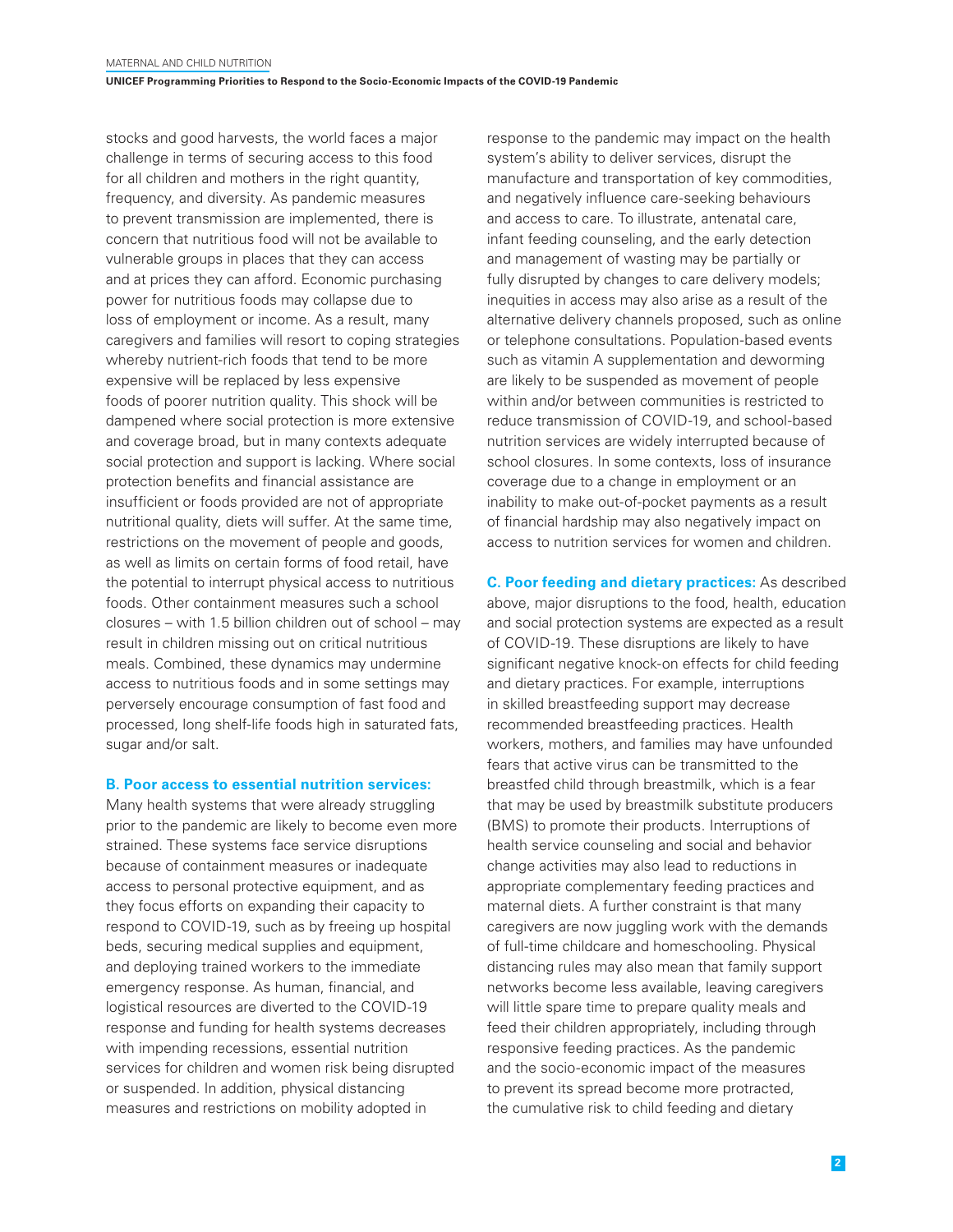practices will become even more pronounced, with possible long-term impacts on children's nutritional status, their development, and the desirability and acceptability of certain foods.

All these possible impacts matter for children because malnutrition has immediate and lasting effects. Children with nutritional deficiencies are more likely to die, while those who survive grow poorly, perform less well at school, and go on to have lower earnings throughout their lifetime. At the same time, overweight and diet-related non-communicable diseases (such as stroke, heart disease, type-2

diabetes and some forms of cancer) have become the world's leading cause of mortality. Poor nutrition also affects COVID-19-related outcomes. To illustrate, immunologic impairments among wasted children may increase COVID-19-related mortality, while overweight and diet-related non-communicable diseases are potent risk factors for COVID-19-related mortality in the general population. The global response to the COVID-19 pandemic must therefore integrate and respond to nutrition concerns to prevent and, where necessary, treat malnutrition.

# **2. UNICEF NUTRITION PROGRAMMING IN THE CONTEXT OF THE COVID-19 PANDEMIC**

The COVID-19 pandemic is a complex emergency and the highest level of mobilization is required across the organization. The UNICEF corporate emergency level 3 scale-up procedure for the pandemic has been instituted for 16 April to 15 October 2020<sup>1</sup> alongside organizational guidance on programming approaches and priorities to prevent, mitigate, and address the impacts of the pandemic.<sup>2</sup> Guided by the upcoming UNICEF Nutrition Strategy 2020-2030, this document details UNICEF's programmatic response to the COVID-19 pandemic for the period from 1 June – 31 October, 2020.

#### **Programming principles**

UNICEF's global nutrition programme is guided by the following programming principles: rights-based, equity-focused, gender-responsive, context-specific, evidence-driven and systems-centered. In the context of the COVID-19 response, we will reinforce a human rights-based approach to programming by:

- Addressing inequalities in analysis, programme design, implementation and monitoring, recognizing that the COVID-19 pandemic may cause or exacerbate nutrition vulnerabilities and disparities.
- Strengthening the capacities of national governments, NGOs and community organizations, and national systems for effective nutrition

programing in the context of the COVID-19 pandemic.

• Advocating for the rights and voices of children, adolescents and women as an integral component of nutrition programing in the context of the COVID-19 pandemic.

Our actions will be guided by overall support to COVID-19 infection prevention and control as well as innovative approaches to ensure continued access to nutritious diets, essential nutrition services and positive nutrition practices both during and after the mitigation phase.

#### **Programming approaches**

The following programming approaches are of special relevance for our COVID-19 response over the next six months:

- **Advocacy and communication** Develop a strong nutrition narrative on how the COVID-19 pandemic threatens children's right to adequate nutrition. While the initial phase of the pandemic focused on limiting the spread of the infection and the immediate health risks, safeguarding maternal and child nutrition alongside infection control will be crucial in subsequent phases of the response.
- **Capacity development** Strengthen capacities of decision makers at national and sub-national

<sup>1</sup> UNICEF Executive Director. Email communication, April 16, 2020.

<sup>2</sup> UNICEF (2020). [Guidance Note on Programming Approaches and Priorities to Prevent, Mitigate and Address Immediate Health and](https://unicef.sharepoint.com/sites/EMOPS-2019nCoV/DocumentLibrary1/COVID-19 Programme Guidance/COVID-19 Guidance Note on Programming Approaches and Priorities.pdf)  [Socio-economic Impacts of the COVID-19 Global Pandemic on Children.](https://unicef.sharepoint.com/sites/EMOPS-2019nCoV/DocumentLibrary1/COVID-19 Programme Guidance/COVID-19 Guidance Note on Programming Approaches and Priorities.pdf)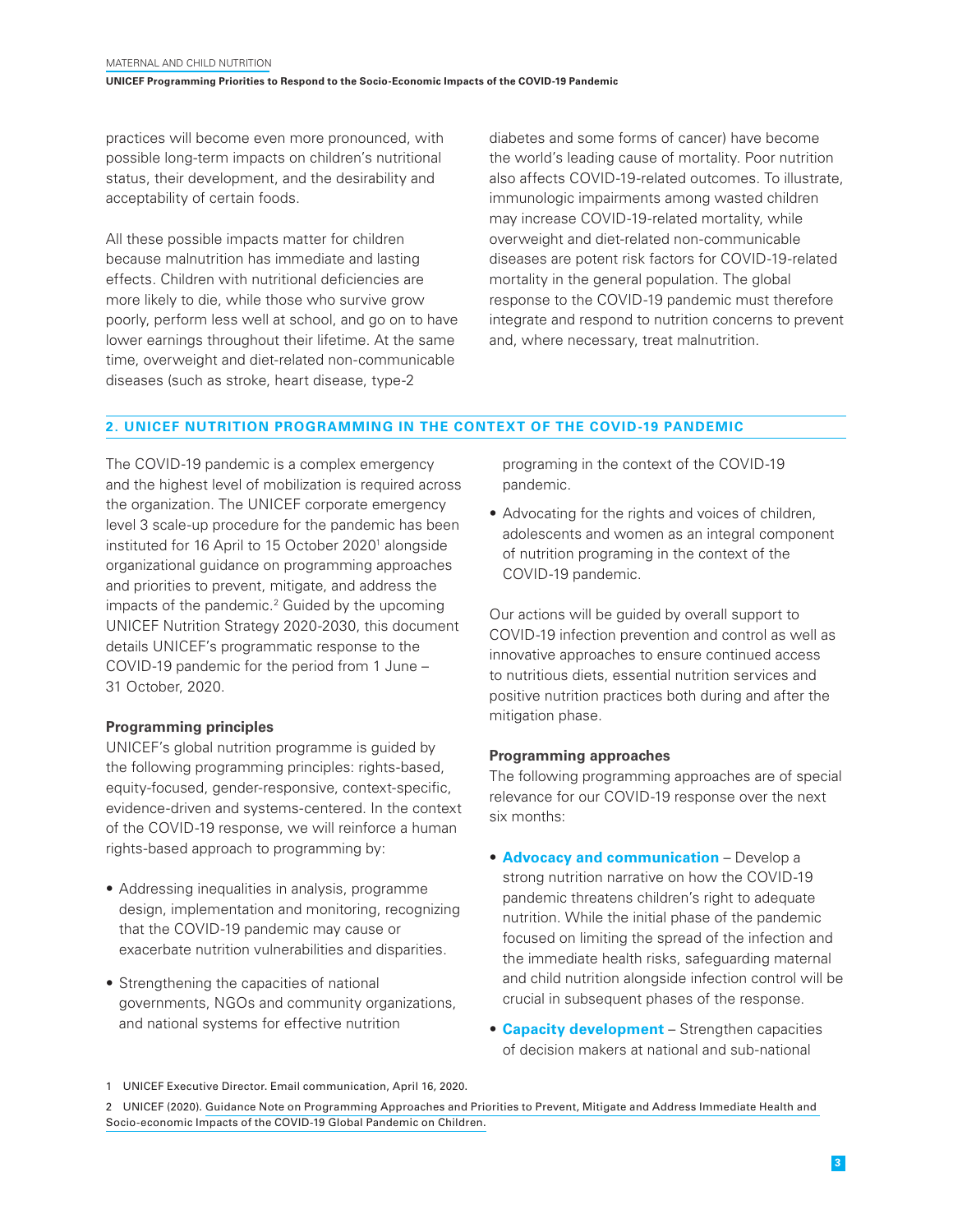levels to protect maternal and child nutrition in the context of the pandemic. We will publish specific programming briefs and tools, offer webinars and e-learning seminars, and use other context-specific dissemination platforms to share information on maternal and child nutrition.

- **Supply provision** Accelerate supply planning to sustain services in the event of supply chain disruptions from the COVID-19 pandemic. With UNICEF Supply Division, UNICEF Nutrition programmes will engage in demand forecasting, distribution planning and procurement, prepositioning and distribution.
- **Knowledge and innovation** Generate, share, and use evidence to guide actions and test innovations to respond more flexibly to the evolving pandemic in different contexts, also with a view to the longerterm utility of some of the innovations. Guided by the UNICEF COVID-19 Nutrition Evidence Generation Framework and aided by UNICEFsupported data collection systems at national levels, we will assess the effect of the pandemic and related responses on nutrition outcomes, diets, services and practices.
- **Context specificity** Tailor the response to each context -based on 1) the direct and indirect impacts of the COVID-19 pandemic on the nutrition situation of children and women; 2) the potential pathways for positive nutrition impact on children and women; and 3) the resources and partnerships available.

#### **Collaborations and partnerships**

As the Cluster Lead Agency for Nutrition, UNICEF supports the sectoral coordination of the COVID-19 response through at the Global Nutrition Cluster Coordination Team and country nutrition cluster/sector coordination mechanisms, linking stakeholders, and ensuring effective communication and collaboration. As the pandemic evolves, it will be important that UNICEF's nutrition programmes continue to adapt their programming approaches and collaboration with other UNICEF core sectors. To this end, we will regularly assess whether our own capacities to deliver high-quality technical, programmatic and managerial support across systems and programming contexts are fit for purpose and make necessary course corrections.

We will continue to work with national governments, civil society organizations and non-governmental organizations, UN agencies, bilateral partners, multilateral development banks, academia, private sector, and media—including in the context of the SUN movement —and seek modalities to best support the COVID-19 response. For our donor partners, we are identifying priority needs and develop costed plans. We also welcome engagement from Global Public Partnerships and International Financial Institutions, as well as private sector to support our nutrition programming in innovative ways that protect and promote children's right to nutrition

#### **Strategic directions**

The COVID-19 pandemic represents both a challenge and an opportunity for UNICEF nutrition programmes. The challenge is that children's needs will be greater and the resources available may not be commensurate to children's needs, hence the importance of prioritizing our interventions and sharpening the focus of our response. The opportunity is that the response to the pandemic may offer room to accelerate policy changes, simplify and innovate in programme approaches, streamline management processes, and help governments and partners respond in ways that prioritize children with the greatest needs.

In the context of the COVID-19 pandemic, UNICEF is uniquely positioned to mobilize global, regional and national partners across the public and private sector to safeguard maternal and child nutrition. This role is facilitated by 1) UNICEF's mandate to improve nutrition for every child, including those facing humanitarian crises, through its role as Cluster/Sector Lead Agency for Nutrition; (2) UNICEF's multisectoral expertise for children in nutrition, health, water and sanitation, education, protection, and social policy; (3) UNICEF's wide on-the-ground presence, with over 12,000 staff and nutrition programmes in more than 120 countries; and (4) UNICEF's long-standing role as a trusted advisor to national and sub-national governments and their development and humanitarian partners.

# **UNICEF programmatic priorities for nutrition in the context of COVID-19**

UNICEF's nutrition response to the COVID-19 pandemic aims to ensure that all children and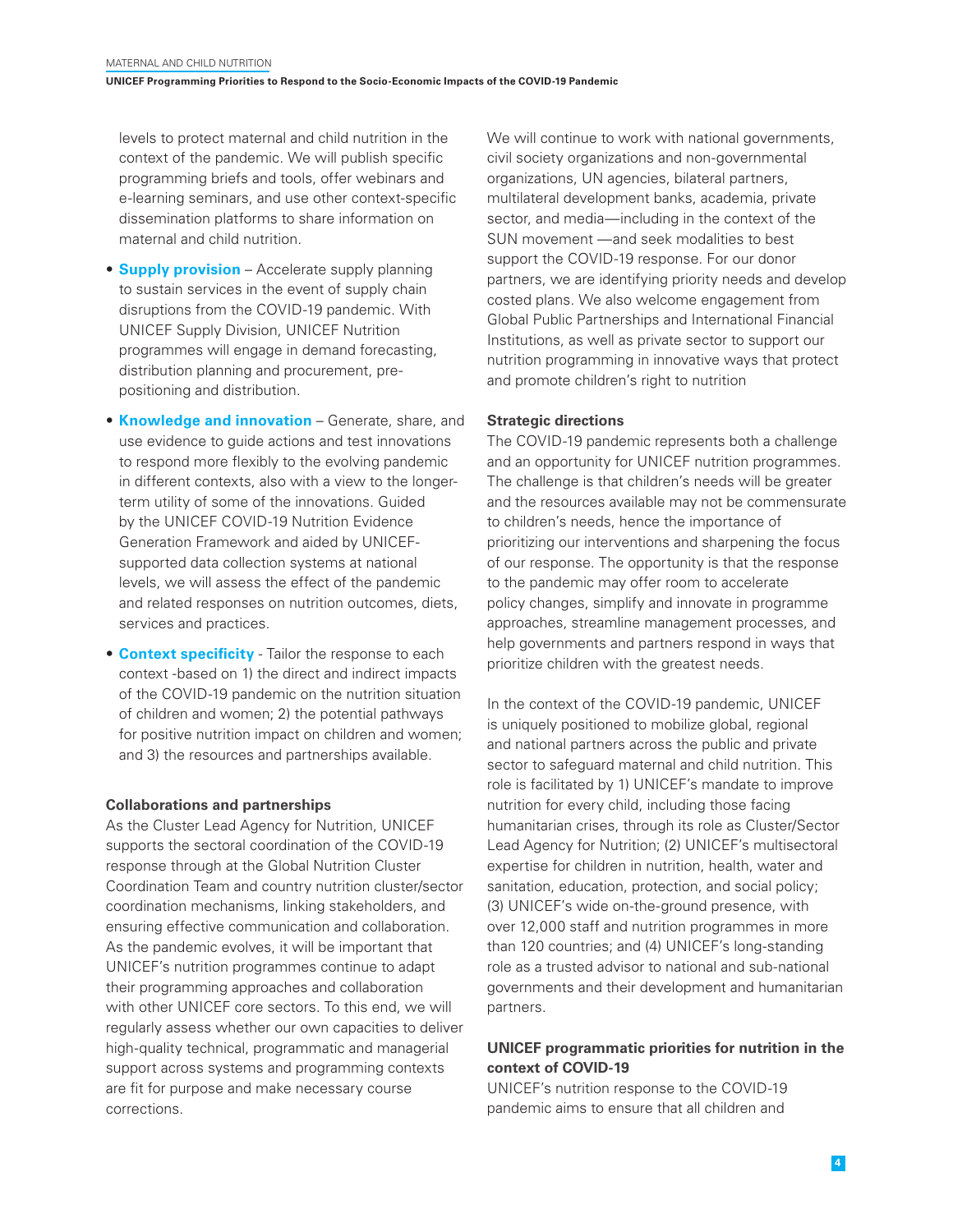women have access to nutritious and affordable diets, adequate nutrition services, and information and counselling on practices to protect, promote and support adequate nutrition. The response considers the major impacts of the COVID-19 pandemic on maternal and child nutrition, the availability of evidence-based interventions, and UNICEF's mandate and expertise for programme implementation in support of national systems. UNICEF's global programmatic response is organized around five results areas *(Table 1)*. UNICEF Country Offices will prioritize interventions from these results areas based on national and sub-national contexts:

#### *Table 1: UNICEF priority results areas for the COVID-19 programmatic response*

- 1) Prevention of malnutrition in early childhood
- 2) Prevention of malnutrition in middle childhood and adolescence
- 3) Prevention of maternal malnutrition
- 4) Early detection and treatment of lifethreatening malnutrition in early childhood
- 5) Governance for maternal and child nutrition

#### **Prevention of malnutrition in early childhood:**

UNICEF will support governments to prevent all forms of malnutrition by ensuring that the critical nutritional needs of children under five years of age are met through the protection, promotion and support of breastfeeding, complementary feeding and healthy diets,3,4 as well as continuity and adaptation of essential services such as vitamin A supplementation (VAS), deworming and micronutrient powders. Work in this area will include strong advocacy to ensure newborns and young children are not separated from their mothers to support breastfeeding, intensify support to families on young children's diets using practical communication tools and platforms, promote and support access to healthy foods, and control the illicit/unethical promotion or distribution of breastmilk substitutes and unhealthy foods<sup>5</sup>. Once conditions

warrant, UNICEF will support plans to re-establish population-based VAS events. UNICEF will also work closely with the social protection system to ensure that coverage of transfers is expanded to include all vulnerable families with children under two years, benefits are increased, vouchers for fresh food or fresh food transfers are included and nutrition communication and services are better linked to the social protection scheme. To assess the impact of the pandemic, UNICEF will work to include key indicators on early childhood nutrition in data collection systems.

**Prevention of malnutrition in middle childhood** 

**and adolescence:** UNICEF will work so that the nutritional and learning needs of children in middle childhood and adolescence are not ignored. In the mitigation phase characterized by school closures, UNICEF will support innovative delivery mechanisms to maintain the provision of school meals and essential nutrition services, and promote the inclusion of vulnerable school children and their families in social protection schemes.<sup>6</sup> In parallel, UNICEF will support nutrition education programmes through adequate mass media and digital channels and engage parents and children through appropriate e-learning platforms. As schools reopen, providing school meals, essential nutrition services, and ensuring a healthy food environment in schools will support efforts to bring children back to school and safeguard their nutrition. Throughout the entire crisis response, UNICEF will strengthen data systems to assess the impact of the crisis and the effectiveness of response measures. UNICEF will work closely with partners such as WFP to leverage resources and achieve programmatic synergies.

**Prevention of maternal malnutrition:** UNICEF will work to protect the diets, nutrition services and practices of pregnant women and breastfeeding mothers to minimize the negative impacts of COVID-19 mitigation measures. To this end, UNICEF will support continued antenatal care service provision by bringing nutrition services closer to communities.

3 UNICEF, USAID, [Save the Children, Safely Fed Canada \(2020\). Infant and Young Child Feeding Recommendations When COVID-19 is](https://www.advancingnutrition.org/news-events/2020/04/24/infant-and-young-child-feeding-recommendations-when-covid-19-suspected-or)  [Suspected or Confirmed.](https://www.advancingnutrition.org/news-events/2020/04/24/infant-and-young-child-feeding-recommendations-when-covid-19-suspected-or)

- 5 UNICEF (2020). [Response to COVID-19: Guidance note on financial contributions or contributions in-kind from food and beverage](https://unicef.sharepoint.com/sites/PD-Nutrition/COVID 19/Forms/AllItems.aspx?id=/sites/PD-Nutrition/COVID%2019/HQ%20Guidance%20%28English%29%20-%20COVID%20Nutrition%20Guidance%20on%20financial%20contributions%20and%20CIK-V2.pdf&parent=/sites/PD-Nutrition/COVID%2019)  [companies. Version 2.](https://unicef.sharepoint.com/sites/PD-Nutrition/COVID 19/Forms/AllItems.aspx?id=/sites/PD-Nutrition/COVID%2019/HQ%20Guidance%20%28English%29%20-%20COVID%20Nutrition%20Guidance%20on%20financial%20contributions%20and%20CIK-V2.pdf&parent=/sites/PD-Nutrition/COVID%2019)
- 6 WFP, FAO, UNICEF (2020). [Mitigating the effects of the COVID-19 pandemic on food and nutrition of schoolchildren.](https://unicef.sharepoint.com/sites/PD-Nutrition/COVID 19/Forms/AllItems.aspx?id=%2Fsites%2FPD%2DNutrition%2FCOVID%2019%2FHQ%20Guidance%20%28English%29%20%2D%20Mitigating%20the%20Effects%20of%20the%20COVID%2D19%20Pandemic%20on%20Food%20and%20Nutrition%20of%20Schoolchildren%20FAO%20WFP%20UNICEF%20v1%2027MAR2020%2Epdf&parent=%2Fsites%2FPD%2DNutrition%2FCOVID%2019)

<sup>4</sup> UNICEF, Global Nutrition Cluster (2020). [Infant and young child feeding in the context of COVID-19.](https://unicef.sharepoint.com/sites/PD-Nutrition/COVID 19/Forms/AllItems.aspx?id=%2Fsites%2FPD%2DNutrition%2FCOVID%2019%2FHQ%20Guidance%20%28English%29%20%2D%20IYCF%20Programming%20COVID19%20Brief%202%20v1%2030MAR2020%2Epdf&parent=%2Fsites%2FPD%2DNutrition%2FCOVID%2019)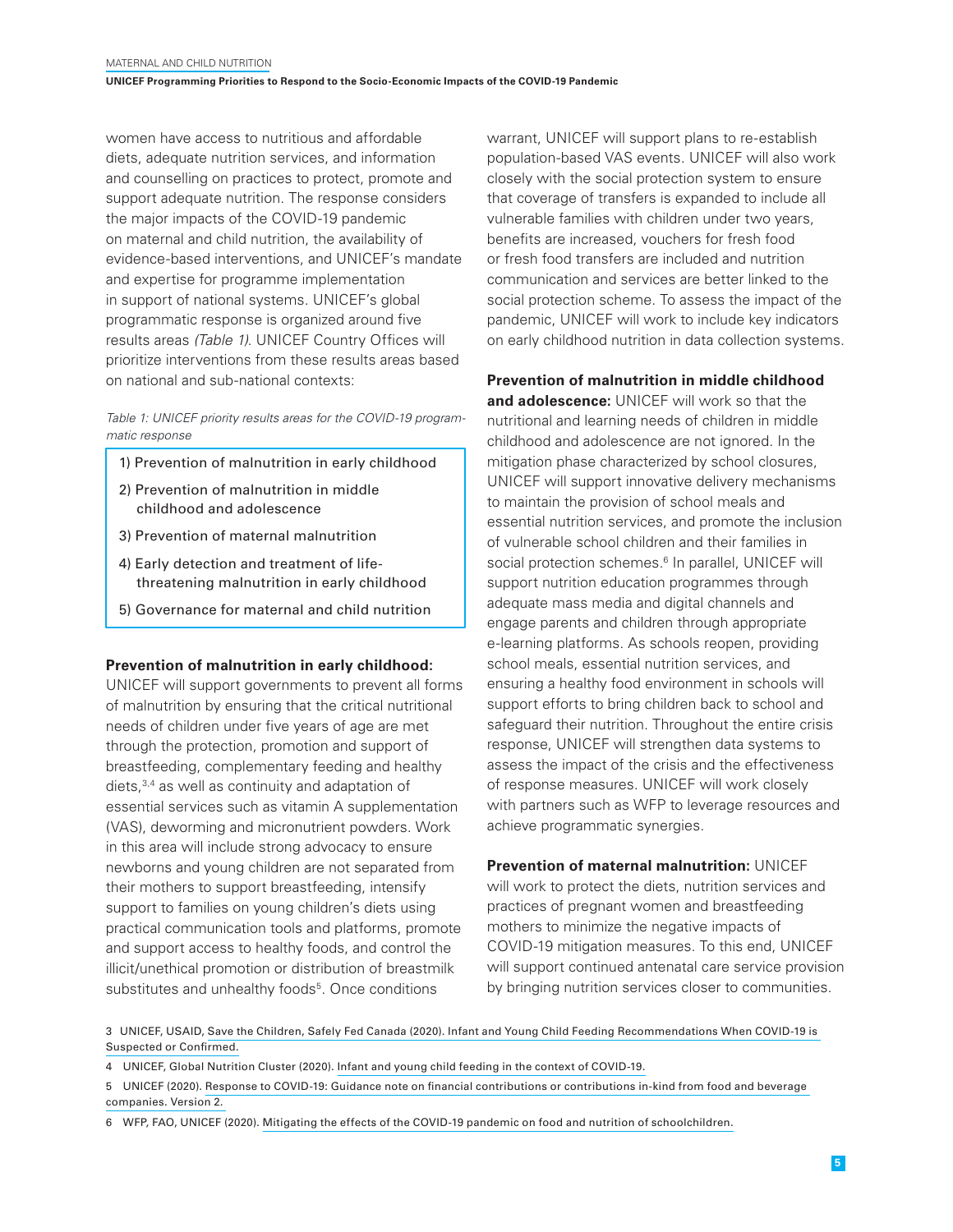In addition, UNICEF will facilitate telephone and online support for pregnant and breastfeeding women, support procurement and supply management systems on essential commodities, and identify innovative communication strategies to support culturally appropriate information and counseling on healthy eating, hygiene and physical activity.7 UNICEF will also advocate for social protection schemes to cover the needs of pregnant women and breastfeeding mothers and for continued access to fortified staple foods. To assess the impact of the pandemic on nutritional status and service coverage, UNICEF will work to include key indicators for pregnant and breastfeeding mothers in data collection systems.

### **Early detection and treatment of life-threatening malnutrition in early childhood:** UNICEF will

work to intensify and diversify efforts to detect lifethreatening malnutrition including wasting.<sup>8</sup> To this end and depending on the context, UNICEF will scale-up efforts to build the capacity of caregivers and communities in the use of low-literacy/ numeracy detection tools (e.g. MUAC tapes), using online platforms where possible and relevant. To sustain access, UNICEF will explore opportunities for decentralizing treatment services closer to the communities, including (but not limited to) supporting community health workers and other communityhealth platforms to deliver simplified treatment services for children with uncomplicated wasting.<sup>9</sup> Whenever needed, UNICEF will prioritize treatment for vulnerable children with wasting, in particular

among children under two years. To sustain services and minimize the risk of disruption to life-saving treatment services, UNICEF will support national governments and implementing partners in procuring and pre-positioning essential treatment commodities (e.g. ready to use therapeutic foods) in anticipation of potential disruptions to global, regional, national and sub-national supply chains.

**Nutrition governance:** UNICEF recognizes that during the COVID-19 pandemic, systems and mechanisms to ensure accountability, transparency and responsiveness to children and women are likely to be affected. To support improved governance for nutrition UNICEF will focus on three key priorities: (1) convening and coordinating strategic **partnerships** to support the nutrition response, focusing on sector and cluster coordination to most effectively support national governments to design and implement plans to mitigate the impact of the COVID-19 on maternal and child nutrition; (2) strengthening **data and information** systems to inform the design and implementation of nutrition plans and programmes, focusing on using existing data sources, identifying indicators to track needs, and monitoring progress and outcomes, especially for the most vulnerable;<sup>10</sup> and (3) strengthening the generation, sharing and use of **knowledge** to inform policies, programmes, advocacy and research to improve maternal and child nutrition and adapt nutrition programming in the rapidly evolving COVID-19 context.

7 UNICEF, World Food Programme, Global Nutrition Cluster (2020). [Protecting maternal diets and nutrition services and practices in the](https://unicef.sharepoint.com/sites/PD-Nutrition/COVID 19/Forms/AllItems.aspx?id=%2Fsites%2FPD%2DNutrition%2FCOVID%2019%2FHQ%20Guidance%20%28English%29%20%2D%20Brief%20on%20Maternal%20Nutrition%20in%20the%20Context%20of%20COVID19%20v1%2028APR2020%2Epdf&parent=%2Fsites%2FPD%2DNutrition%2FCOVID%2019)  [context of COVID-19.](https://unicef.sharepoint.com/sites/PD-Nutrition/COVID 19/Forms/AllItems.aspx?id=%2Fsites%2FPD%2DNutrition%2FCOVID%2019%2FHQ%20Guidance%20%28English%29%20%2D%20Brief%20on%20Maternal%20Nutrition%20in%20the%20Context%20of%20COVID19%20v1%2028APR2020%2Epdf&parent=%2Fsites%2FPD%2DNutrition%2FCOVID%2019)

8 UNICEF, Global Nutrition Cluster (2020). [Risk of COVID-19 complications in children affected by wasting.](https://unicef.sharepoint.com/sites/PD-Nutrition/COVID 19/Forms/AllItems.aspx?id=%2Fsites%2FPD%2DNutrition%2FCOVID%2019%2FHQ%20Guidance%20%28English%29%20%2D%20UNICEF%20GNC%20Joint%20Statement%20on%20COVID19%20and%20Wasting%207APR2020%2Epdf&parent=%2Fsites%2FPD%2DNutrition%2FCOVID%2019)

9 UNICEF, Global Nutrition Cluster (2020). [Management of child wasting in the context of COVID-19.](https://unicef.sharepoint.com/sites/PD-Nutrition/COVID 19/Forms/AllItems.aspx?id=%2Fsites%2FPD%2DNutrition%2FCOVID%2019%2FHQ%20Guidance%20%28English%29%20%2D%20Wasting%20Programming%20COVID19%20v2%2027MAR2020%2Epdf&parent=%2Fsites%2FPD%2DNutrition%2FCOVID%2019)

<sup>10</sup> UNICEF, Global Nutrition Cluster (2020). [Nutrition information management, surveillance and monitoring in the context of COVID-19.](https://unicef.sharepoint.com/sites/PD-Nutrition/COVID 19/Forms/AllItems.aspx?id=%2Fsites%2FPD%2DNutrition%2FCOVID%2019%2FHQ%20Guidance%20%28English%29%20%2D%20Nutrition%20Information%20Management%20Surveillance%20and%20Monitoring%20COVID19%20v1%2014APR2020%2Epdf&parent=%2Fsites%2FPD%2DNutrition%2FCOVID%2019)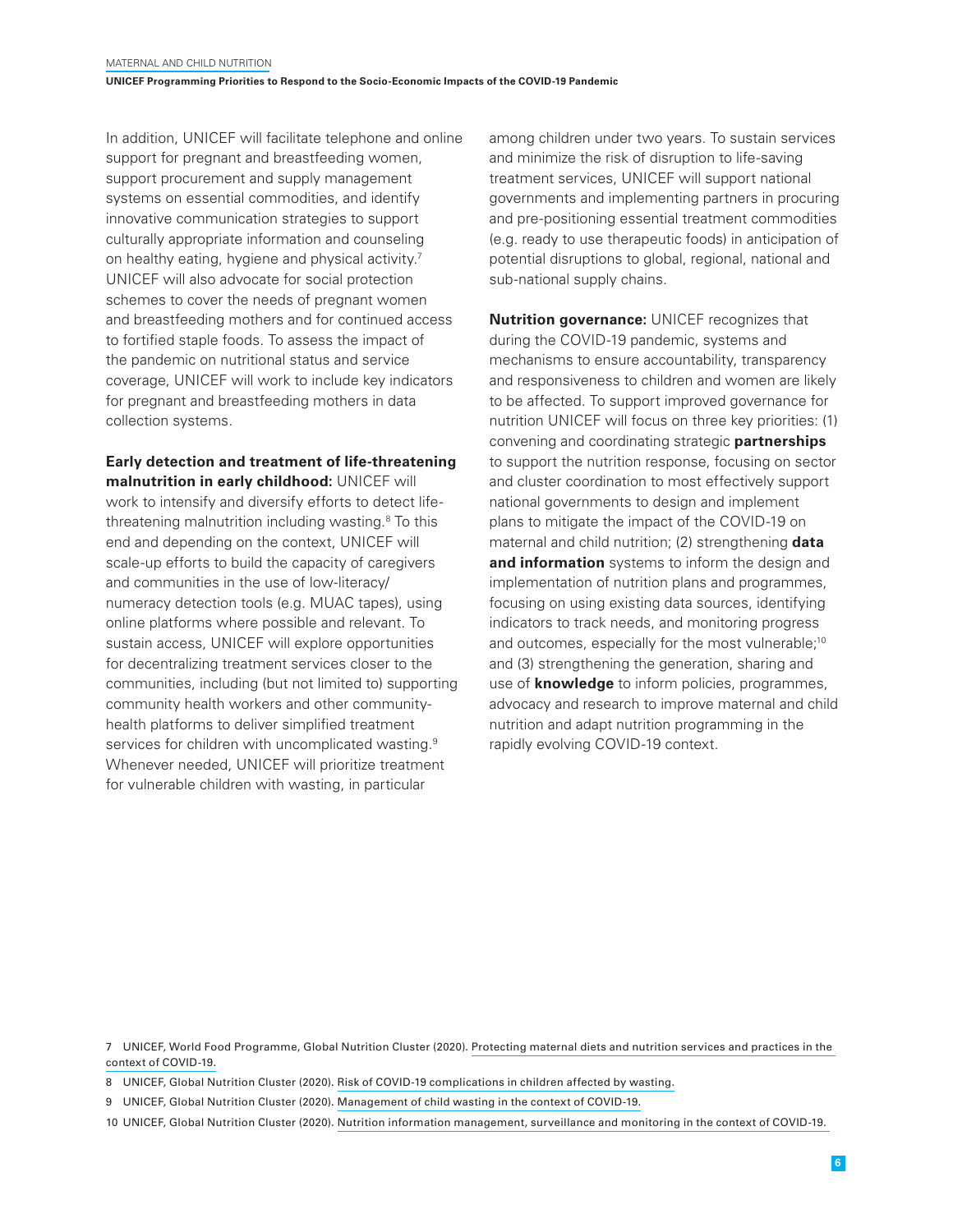| Table 2: UNICEF programmatic priorities for nutrition in the context of COVID-19 |                                                                                                                                                                                                                                                                                                                                                                                                                                                |                                                                                                                                                                                                                                                                                                                                                                                                                                                                                                                                                                                                                                                                                                                                                                                                                                                                             |  |
|----------------------------------------------------------------------------------|------------------------------------------------------------------------------------------------------------------------------------------------------------------------------------------------------------------------------------------------------------------------------------------------------------------------------------------------------------------------------------------------------------------------------------------------|-----------------------------------------------------------------------------------------------------------------------------------------------------------------------------------------------------------------------------------------------------------------------------------------------------------------------------------------------------------------------------------------------------------------------------------------------------------------------------------------------------------------------------------------------------------------------------------------------------------------------------------------------------------------------------------------------------------------------------------------------------------------------------------------------------------------------------------------------------------------------------|--|
| PRIORITY AREA                                                                    | <b>WHAT</b>                                                                                                                                                                                                                                                                                                                                                                                                                                    | <b>HOW</b>                                                                                                                                                                                                                                                                                                                                                                                                                                                                                                                                                                                                                                                                                                                                                                                                                                                                  |  |
| <b>Results Area 1: Prevention of malnutrition in early childhood</b>             |                                                                                                                                                                                                                                                                                                                                                                                                                                                |                                                                                                                                                                                                                                                                                                                                                                                                                                                                                                                                                                                                                                                                                                                                                                                                                                                                             |  |
| <b>Breastfeeding</b>                                                             | • Support appropriate feeding and<br>hygiene practices, particularly among<br>mothers who are suspected or<br>infected with COVID-19<br>• Support governments in identifying<br>and addressing inappropriate<br>promotion and distribution of<br>breastmilk substitutes during the<br>emergency response                                                                                                                                       | • Support countries to enact evidence-informed policies on<br>breastfeeding in the context of COVID-19<br>Strengthen the capacity of health workers in providing skilled<br>counselling and support for breastfed and non-breastfed<br>infants by using the IYCF counseling tools adapted to the<br>context of COVID-19, either safely face to face, by telephone or<br>through e-learning, and ensure that mothers who are too ill to<br>breastfeed are supported to safely feed their infants and re-<br>initiate breastfeeding after recovery<br>Promote practical multimedia communication tools and<br>platforms (such as mobile technology, social media, radio, etc.)<br>and leverage WASH, social protection, and ECD platforms<br>to reach communities and families with adapted information<br>and messages on the importance of breastfeeding during<br>COVID-19 |  |
|                                                                                  |                                                                                                                                                                                                                                                                                                                                                                                                                                                | Identify and act on Code violations such as the promotion<br>and distribution of breastmilk substitutes in health facilities.<br>communities, and through food baskets/packages distributed<br>to vulnerable families during the emergency response                                                                                                                                                                                                                                                                                                                                                                                                                                                                                                                                                                                                                         |  |
| Complementary<br>foods and<br>feeding                                            | • Support families with information<br>and practical solutions on feeding<br>nutritious, safe and affordable diets<br>to young children                                                                                                                                                                                                                                                                                                        | Intensify support to families on the importance of healthy and<br>safe foods and feeding practices for young children, including<br>intake of safe drinking water, using practical communication<br>tools (such as illustrative images, simplified messages and<br>videos) and platforms (digital, broadcast and social media)                                                                                                                                                                                                                                                                                                                                                                                                                                                                                                                                              |  |
|                                                                                  | • Support in maintaining the continuity<br>of essential services for young<br>children through health, WASH and<br>social protection systems, such as<br>nutrition and hygiene education,<br>use of micronutrient powders,<br>access to diverse, nutritious and<br>locally produced foods and fortified<br>complementary foods<br>• Ensure that nutrition of young<br>children is well integrated in<br>parenting and child caring initiatives | Strengthen the capacities of frontline workers (health,<br>٠<br>community and others) to counsel caregivers using IYCF<br>counseling tools in the context of COVID-19 and nutrition<br>videos on feeding age-appropriate, diversified and safe diets to<br>their young children<br>Functioning platforms and services under health, ECD,                                                                                                                                                                                                                                                                                                                                                                                                                                                                                                                                    |  |
|                                                                                  |                                                                                                                                                                                                                                                                                                                                                                                                                                                | social protection and WASH systems should be leveraged to<br>maintain continuity of essential services for young children,<br>such as nutrition education and counselling, micronutrient<br>supplements, improved access to nutritious and safe food<br>including fortified complementary foods, as appropriate and in<br>alignment with national policies                                                                                                                                                                                                                                                                                                                                                                                                                                                                                                                  |  |
|                                                                                  |                                                                                                                                                                                                                                                                                                                                                                                                                                                | • In case of reduced mobility, work closely with the government<br>and partners to develop alternative service delivery models to<br>maintain continuity of essential services for young children                                                                                                                                                                                                                                                                                                                                                                                                                                                                                                                                                                                                                                                                           |  |
|                                                                                  |                                                                                                                                                                                                                                                                                                                                                                                                                                                | Support the pre-positioning of micronutrient powders (or lipid-<br>nutrient supplements) in alignment with national policies to<br>counteract supply chain disruptions                                                                                                                                                                                                                                                                                                                                                                                                                                                                                                                                                                                                                                                                                                      |  |

 **7**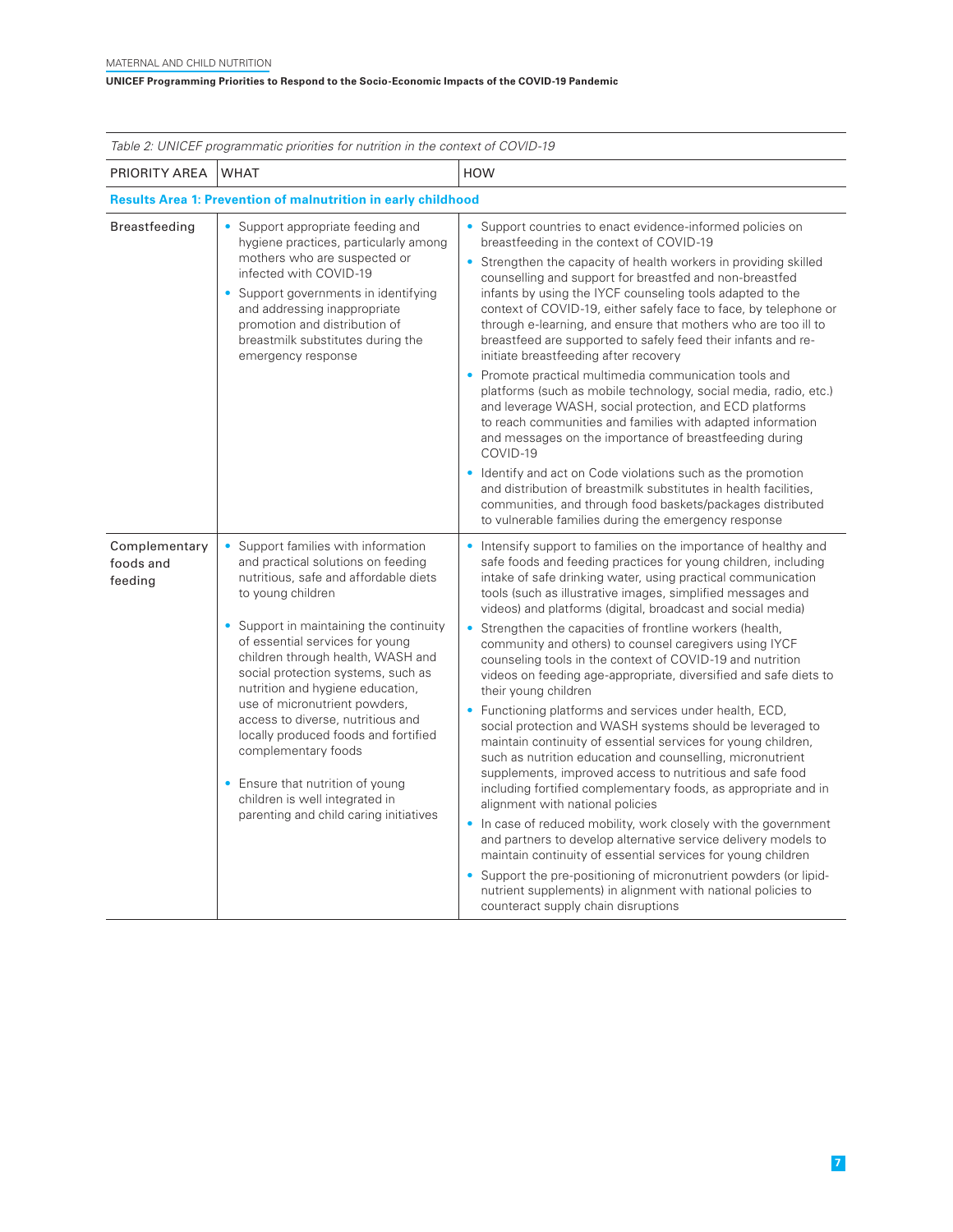| PRIORITY AREA                                                             | <b>WHAT</b>                                                                                                                                                                                                                                                                                                                                                                                                                                                                                                                                                                                                                                                                          | <b>HOW</b>                                                                                                                                                                                                                                                                                                                                                                                                                                                                                                                                                                                                                                                                                                                                             |
|---------------------------------------------------------------------------|--------------------------------------------------------------------------------------------------------------------------------------------------------------------------------------------------------------------------------------------------------------------------------------------------------------------------------------------------------------------------------------------------------------------------------------------------------------------------------------------------------------------------------------------------------------------------------------------------------------------------------------------------------------------------------------|--------------------------------------------------------------------------------------------------------------------------------------------------------------------------------------------------------------------------------------------------------------------------------------------------------------------------------------------------------------------------------------------------------------------------------------------------------------------------------------------------------------------------------------------------------------------------------------------------------------------------------------------------------------------------------------------------------------------------------------------------------|
| Results Area 1: Prevention of malnutrition in early childhood (continued) |                                                                                                                                                                                                                                                                                                                                                                                                                                                                                                                                                                                                                                                                                      |                                                                                                                                                                                                                                                                                                                                                                                                                                                                                                                                                                                                                                                                                                                                                        |
| Micronutrient<br>supplementation                                          | • Adapt delivery platforms for vitamin<br>A supplementation (VAS), including<br>via routine health system contacts<br>and child health days, to minimize the<br>potential virus transmission<br>Use existing opportunities for VAS<br>$\bullet$<br>distribution during the COVID-19<br>pandemic (e.g., in the response to a<br>vaccine-preventable disease outbreak<br>or with bed net distribution)<br>Support plans to re-establish<br>$\bullet$<br>population-based VAS events once<br>conditions warrant and national<br>authorities allow                                                                                                                                       | • Ensure the inclusion of VAS within the package of essential<br>services that will continue to be implemented in the context of<br>COVID-19<br>$\bullet$<br>Strengthen health worker capacities to distribute VAS through<br>routine health system contacts (e.g., immunization) alongside<br>infection prevention and control<br>• Support the pre-positioning of VAS and other micronutrient<br>supplements in anticipation of supply chain disruptions and the<br>need to establish additional supply chains to support changes<br>to programme implementation<br>• Monitor and re-evaluate the necessity of delays in population-<br>based VAS events at regular intervals with an aim to reinstate/<br>intensify VAS at the earliest opportunity |
| Healthy food<br>environments                                              | Respond to COVID-19 food system<br>impacts that may limit availability<br>and affordability of healthy foods for<br>children and families, especially the<br>most vulnerable<br>• Work with other sectors (e.g. WASH,<br>education and social protection) in<br>a coordinated manner to counteract<br>negative impacts of COVID-19 and<br>adapt measures to ensure continued<br>local availability and affordability of<br>healthy foods and safe drinking water<br>Control the marketing, promotion<br>or mass distribution of unhealthy<br>foods (those high in saturated fats,<br>free sugar and/or salt) to children<br>and families in the context of the<br>emergency response | • Provide guidance to the community and families on healthy<br>food purchases (types of food to prioritize, where and how to<br>shop safely, tips on food preparation at home) in the context of<br>COVID-19 through multiple communication channels<br>• Advocacy to maintain access to local markets, shops and<br>stores and guarantee supply chains to support availability of<br>reasonably-priced fresh foods and essential staples<br>• Identify and act on violations or non-compliance with existing<br>food environment regulations (e.g., marketing restrictions) and<br>avoid distribution or promotion of unhealthy foods as part of<br>the emergency response                                                                            |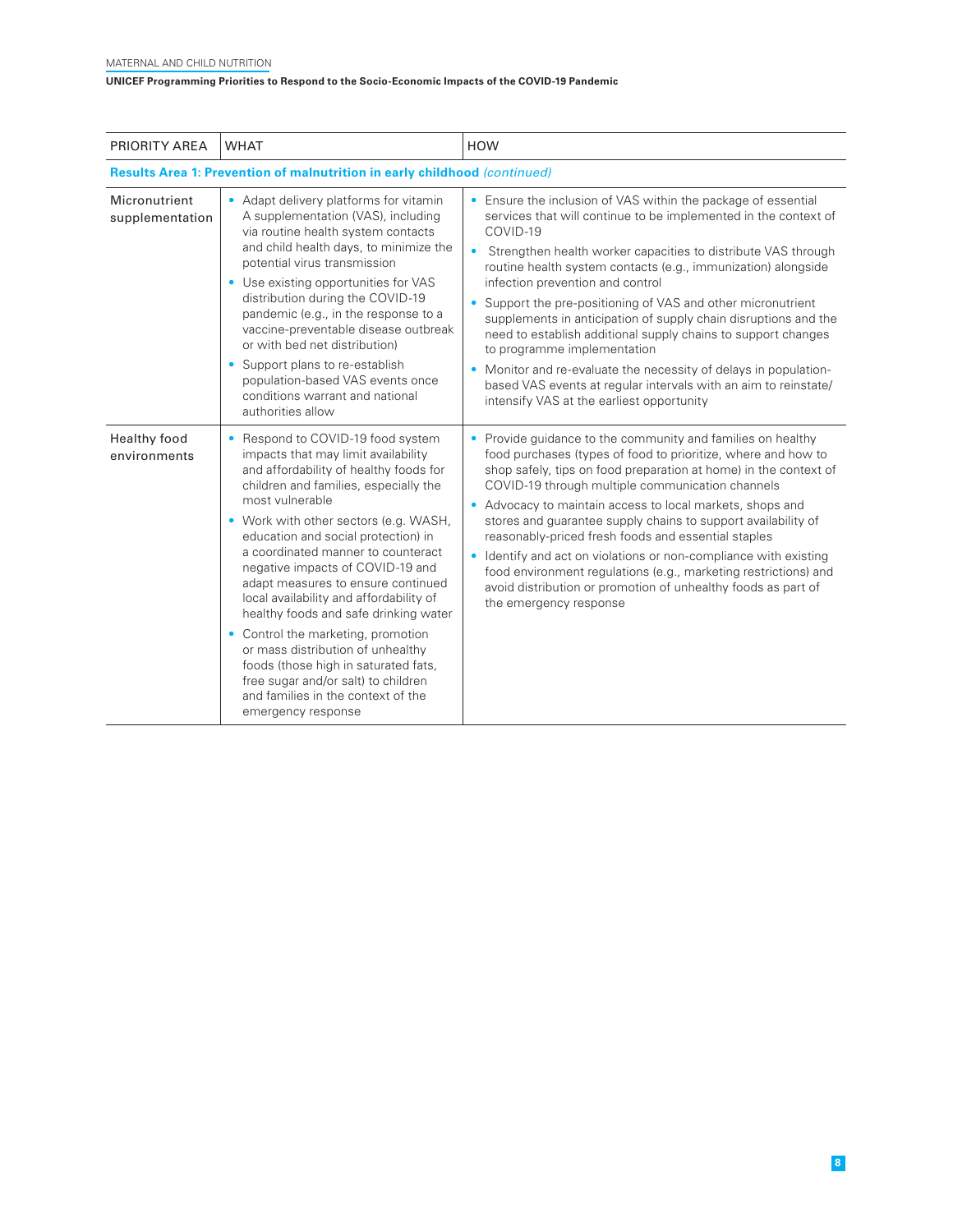| PRIORITY AREA                                                                         | <b>WHAT</b>                                                                                                                                                                                                                                                                                                                                                                                                                                                                                 | <b>HOW</b>                                                                                                                                                                                                                                                                                                                                                                                                                                                                                                                                                                                                                                                      |
|---------------------------------------------------------------------------------------|---------------------------------------------------------------------------------------------------------------------------------------------------------------------------------------------------------------------------------------------------------------------------------------------------------------------------------------------------------------------------------------------------------------------------------------------------------------------------------------------|-----------------------------------------------------------------------------------------------------------------------------------------------------------------------------------------------------------------------------------------------------------------------------------------------------------------------------------------------------------------------------------------------------------------------------------------------------------------------------------------------------------------------------------------------------------------------------------------------------------------------------------------------------------------|
| <b>Results Area 2: Prevention of malnutrition in middle childhood and adolescence</b> |                                                                                                                                                                                                                                                                                                                                                                                                                                                                                             |                                                                                                                                                                                                                                                                                                                                                                                                                                                                                                                                                                                                                                                                 |
| School meals<br>and school food<br>environments                                       | Provide support to maintaining<br>۰<br>continuity in the provision of<br>nutritious and safe school meals.<br>including identifying modalities to<br>reach vulnerable children when<br>schools are closed<br>Ensure nutritional quality and safety<br>$\bullet$<br>of meals in compliance with national<br>nutrition standards for school meals<br>Ensure safe school food<br>٠<br>environments including restrictions<br>on vending, sale and donation of<br>unhealthy foods and beverages | • Apply context-based models for school meal, such as home<br>delivery, take-home rations, cash or vouchers<br>• Work with community platforms and youth networks to<br>include out-of-school children and adolescents in nutrition<br>programmes<br>• Maintain adequate nutritional value of meals, food baskets or<br>food packages, and avoid providing meals or food products<br>with low nutritional value<br>Leverage the focus on 'reopening of schools' by reinforcing<br>protocols for food hygiene, food handling, serving of school<br>meals, canteens and food vendors in and around schools, and<br>improved systems for inspection and monitoring |
| Nutrition<br>education                                                                | Deliver messages on healthy eating<br>۰<br>and positive behaviours through safe<br>user-friendly platforms<br>Develop e-learning tools and<br>packages for parents, educators<br>and children on healthy eating and<br>promotion of healthy lifestyle                                                                                                                                                                                                                                       | • Integrate messages on healthy diets, preparation of healthy<br>meals, physical distancing, WASH and food hygiene through<br>mass media channels (radio/community radio, television, talk<br>shows, television anchors, online, social media)<br>• Engage parents and children through online or distance<br>learning modules on nutrition and physical education, using<br>technologies or radio in areas where internet access is not a<br>viable option                                                                                                                                                                                                     |
| Nutrition<br>services                                                                 | Maintain continuity of essential<br>$\bullet$<br>nutrition services, such as<br>micronutrient supplementation,<br>despite school closures                                                                                                                                                                                                                                                                                                                                                   | Develop models to continue the provision of micronutrient<br>supplementation at home (to be taken as per the regimen<br>under parental supervision) during school closures                                                                                                                                                                                                                                                                                                                                                                                                                                                                                      |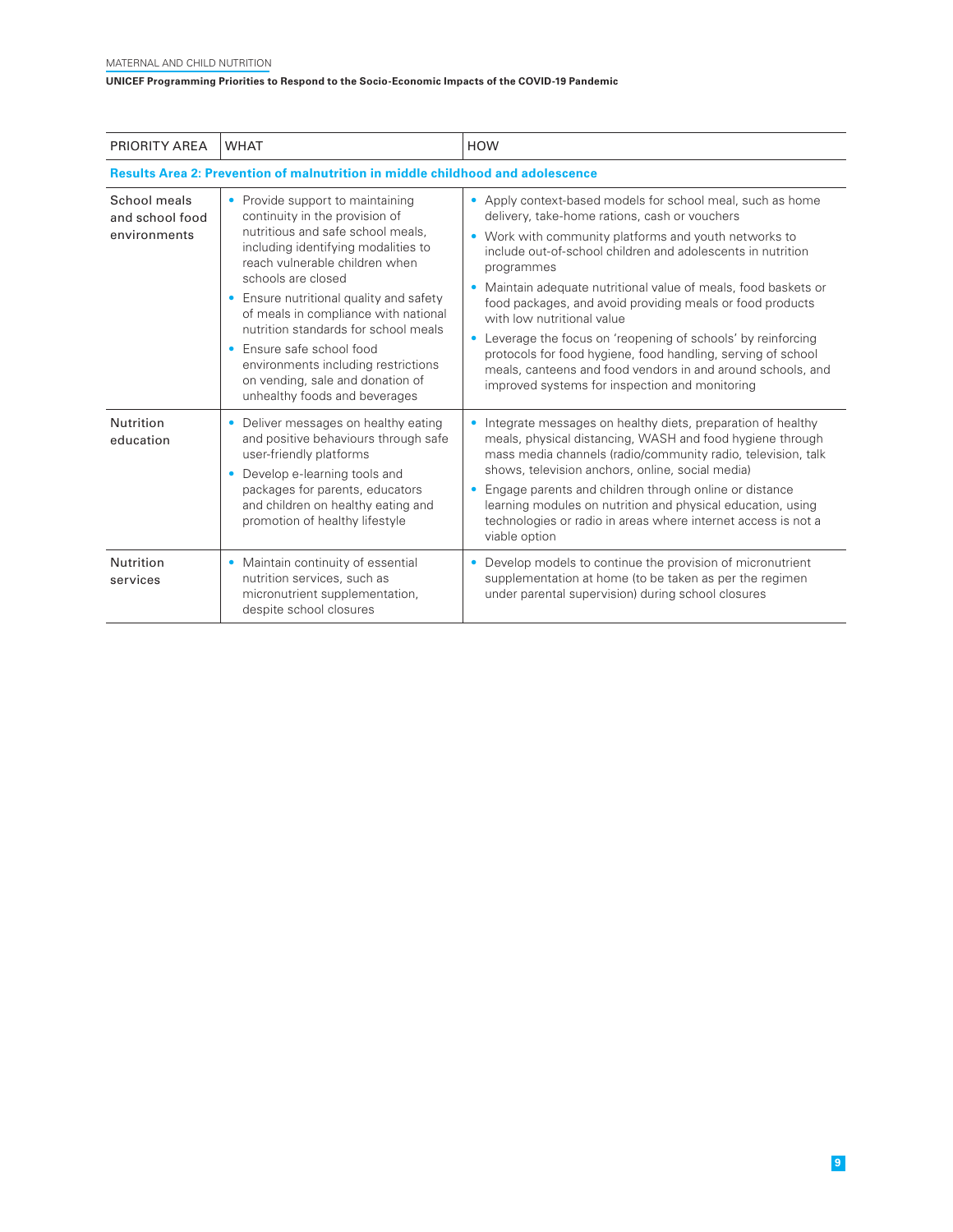| PRIORITY AREA                                                | <b>WHAT</b>                                                                                                                                                                                                                                                                                                                                                                                                                                                                                                                      | <b>HOW</b>                                                                                                                                                                                                                                                                                                                                                                                                                                                                                                                                                                                                                                                                                  |
|--------------------------------------------------------------|----------------------------------------------------------------------------------------------------------------------------------------------------------------------------------------------------------------------------------------------------------------------------------------------------------------------------------------------------------------------------------------------------------------------------------------------------------------------------------------------------------------------------------|---------------------------------------------------------------------------------------------------------------------------------------------------------------------------------------------------------------------------------------------------------------------------------------------------------------------------------------------------------------------------------------------------------------------------------------------------------------------------------------------------------------------------------------------------------------------------------------------------------------------------------------------------------------------------------------------|
| <b>Results Area 3: Prevention of maternal malnutrition</b>   |                                                                                                                                                                                                                                                                                                                                                                                                                                                                                                                                  |                                                                                                                                                                                                                                                                                                                                                                                                                                                                                                                                                                                                                                                                                             |
| Maternal<br>nutrition services                               | • Adapt antenatal care (ANC) and<br>postnatal care (PNC) service<br>delivery to local contexts to ensure<br>continuity of essential nutrition<br>services (nutrition and breastfeeding<br>counselling, weight gain monitoring<br>and micronutrient supplementation)<br>• Mobilize communities to identify<br>local solutions to ensure continued<br>access to ANC and PNC services<br>• Ensure an uninterrupted pipeline of<br>essential nutrition commodities and<br>adapt dispensing practices to ensure<br>service continuity | • Use results of situation analysis and community discussions to<br>design local, context-specific modifications to ANC and PNC<br>service deliverv<br>• Modify ANC to prioritize the needs of at-risk pregnant<br>women with respect to counselling to increase daily energy<br>and protein intake and/or provide balanced protein energy<br>supplementation, with close attention to follow up.<br>• Support the forecasting and prepositioning of essential<br>nutrition commodities for 2-3 months close to service delivery<br>points and increase the amount of nutrition supplies dispensed<br>to pregnant women and breastfeeding mothers                                           |
| Social safety<br>nets                                        | • Expand social protection<br>programmes and other emergency<br>economic schemes to cover the<br>needs of households with pregnant<br>women and breastfeeding mothers<br>• Organize supplementary food<br>distribution closer to homes/<br>communities to facilitate access<br>in food insecure settings and/or<br>in settings with a high prevalence<br>of underweight among women of<br>reproductive age                                                                                                                       | • Ensure that social protection programmes and other economic<br>schemes cover the specific needs of households with<br>pregnant women and breastfeeding mothers. Such efforts<br>must ensure that cash, vouchers, and food baskets reach<br>pregnant women and breastfeeding mothers.<br>• Prioritize social safety net programs in populations with a high<br>prevalence of malnutrition                                                                                                                                                                                                                                                                                                  |
| Counseling<br>and social<br>behavior change<br>communication | • Identify innovative channels to<br>support messaging on healthy eating,<br>hygiene, and physical activity/rest<br>• Adapt counseling to emphasize<br>importance of healthy diets for<br>immunity, safe preparation of foods,<br>tips for eating well on a budget, as<br>well as focus on hygiene<br>• Modify training materials and train<br>frontline health and nutrition workers<br>and community workers with<br>information to support healthy diets<br>and hygiene practices                                             | • Adapt existing counseling and training materials to focus on<br>healthy diets, food safety, hygiene, for health and community<br>workers.<br>• Create tools and facilitate creation and functioning of virtual<br>mother support groups for pregnant women and breastfeeding<br>women that provide accurate advice and appropriate support<br>• Integrate messages on healthy eating, hygiene into<br>communications and messaging using various channels (social<br>media, television, radio, digital platforms/mobile phone -<br>WhatsApp, SMS)<br>• Design social behavior change communications on healthy<br>eating and hygiene taking into account local gender and social<br>norms |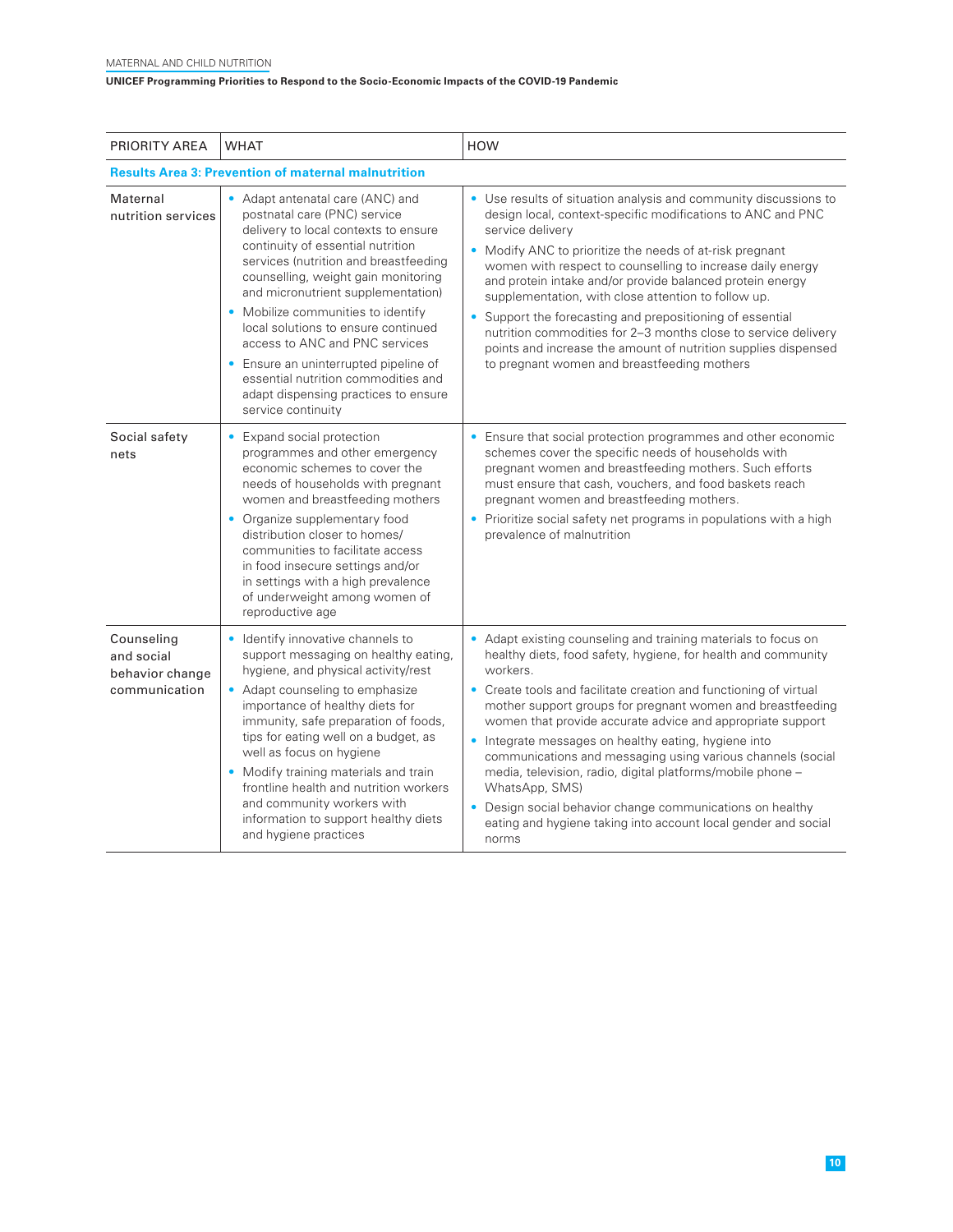| PRIORITY AREA                                                                                     | <b>WHAT</b>                                                                                                                                                                                                                                                                                                      | <b>HOW</b>                                                                                                                                                                                                                                                                                                                                                                                                                                                                                                                                                                                                                                                                                                                                                                                                                                                                                                                                                                                                                                                                                                                                                                                                                                                                         |
|---------------------------------------------------------------------------------------------------|------------------------------------------------------------------------------------------------------------------------------------------------------------------------------------------------------------------------------------------------------------------------------------------------------------------|------------------------------------------------------------------------------------------------------------------------------------------------------------------------------------------------------------------------------------------------------------------------------------------------------------------------------------------------------------------------------------------------------------------------------------------------------------------------------------------------------------------------------------------------------------------------------------------------------------------------------------------------------------------------------------------------------------------------------------------------------------------------------------------------------------------------------------------------------------------------------------------------------------------------------------------------------------------------------------------------------------------------------------------------------------------------------------------------------------------------------------------------------------------------------------------------------------------------------------------------------------------------------------|
| Results Area 4: Early detection and treatment of life-threatening malnutrition in early childhood |                                                                                                                                                                                                                                                                                                                  |                                                                                                                                                                                                                                                                                                                                                                                                                                                                                                                                                                                                                                                                                                                                                                                                                                                                                                                                                                                                                                                                                                                                                                                                                                                                                    |
| Early detection<br>of child wasting                                                               | Intensify efforts to strengthen the<br>capacity of mothers, caregivers, and<br>community-based health workers to<br>detect and monitor their children's<br>nutritional status                                                                                                                                    | • Introduce and/or scale-up capacity building efforts including<br>through digital channels to build the capacity of caregivers<br>to use low-literacy/numeracy tools including Mid-Upper Arm<br>Circumference (MUAC) tapes                                                                                                                                                                                                                                                                                                                                                                                                                                                                                                                                                                                                                                                                                                                                                                                                                                                                                                                                                                                                                                                        |
| Treatment of<br>child wasting                                                                     | Initiate/intensify decentralization of<br>$\bullet$<br>treatment for uncomplicated wasting<br>by shifting to community-based<br>treatment whenever possible<br>Initiate/intensify efforts to prevent<br>$\bullet$<br>disruptions in the availability of key<br>commodities for the treatment of<br>child wasting | • Provide guidance for community health workers on training<br>caregivers to use MUAC measurements while adhering to no-<br>touch assessment protocols<br>Strengthen community health worker capacities to provide<br>۰<br>treatment for uncomplicated wasting with a limited/no touch<br>simplified treatment approach<br>• Develop videos, online tools and tailored e-learning to build<br>capacities, provide refreshers, and provide updates on specific<br>COVID-19-related adaptations when face to face sessions<br>cannot be undertaken<br>Develop context-specific simplifications of treatment protocols<br>٠<br>for child wasting, including simplified anthropometric criteria,<br>dosage and distribution schedules for ready-to-use foods<br>and other specialized nutrition foods, as well as potential<br>adaptations to inpatient management for complicated cases in<br>the context of COVID-19<br>Support the pre-positioning of essential commodities for<br>nutrition programming (e.g. RUTF, MUAC bands, etc) and<br>routine medicinal supplies, with a minimum buffer stock of two<br>months<br>• Strengthen real-time monitoring and surveillance systems for<br>child wasting with mobile technologies to inform response and<br>allocation of resources |